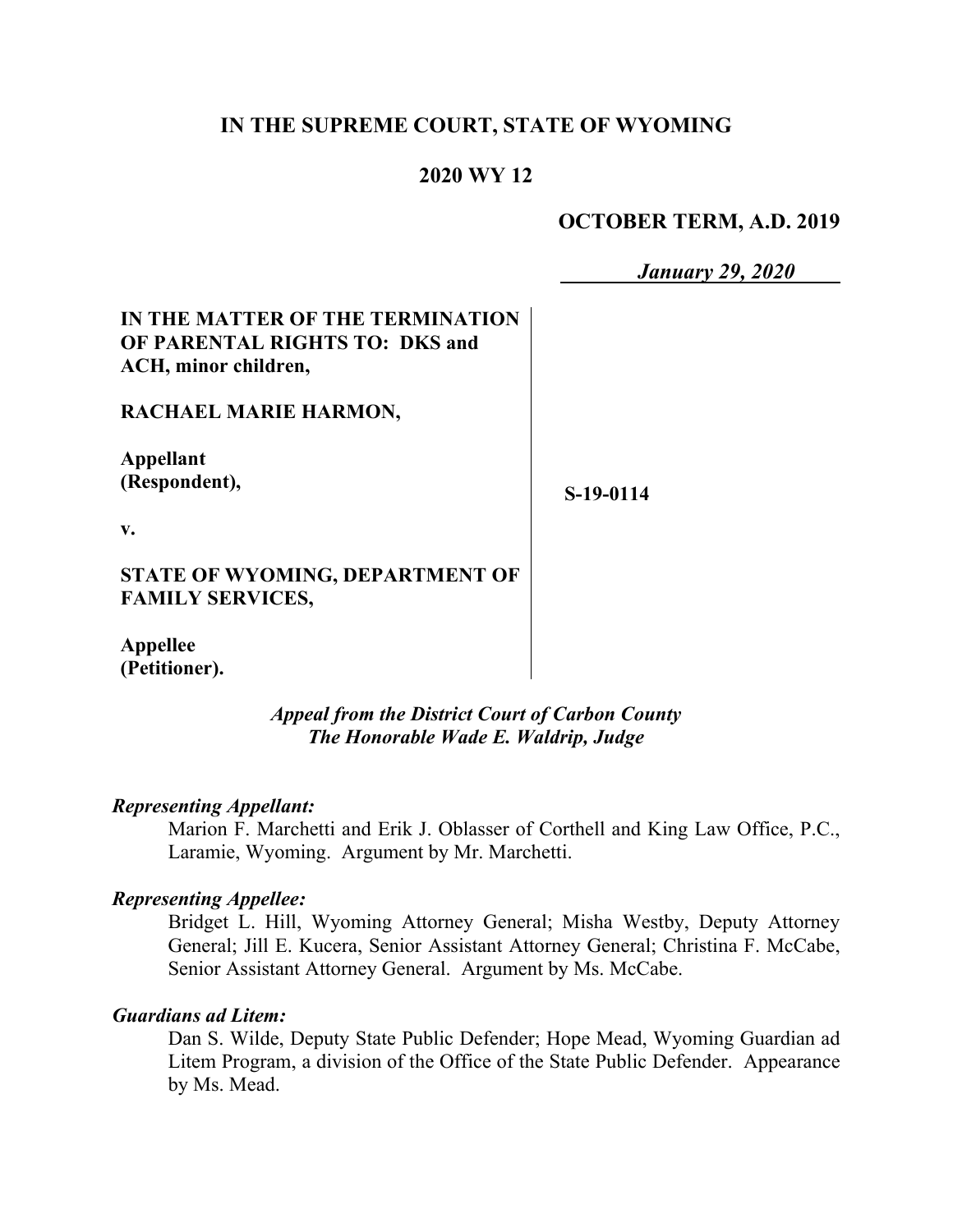*Before DAVIS, C.J., and FOX, KAUTZ, BOOMGAARDEN, and GRAY, JJ.*

*BOOMGAARDEN, J., delivers the opinion of the Court; FOX, J., files a specially concurring opinion, in which GRAY, J., joins.*

**NOTICE: This opinion is subject to formal revision before publication in Pacific Reporter Third. Readers are requested to notify the Clerk of the Supreme Court, Supreme Court Building, Cheyenne, Wyoming 82002, of any typographical or other formal errors so that correction may be made before final publication in the permanent volume.**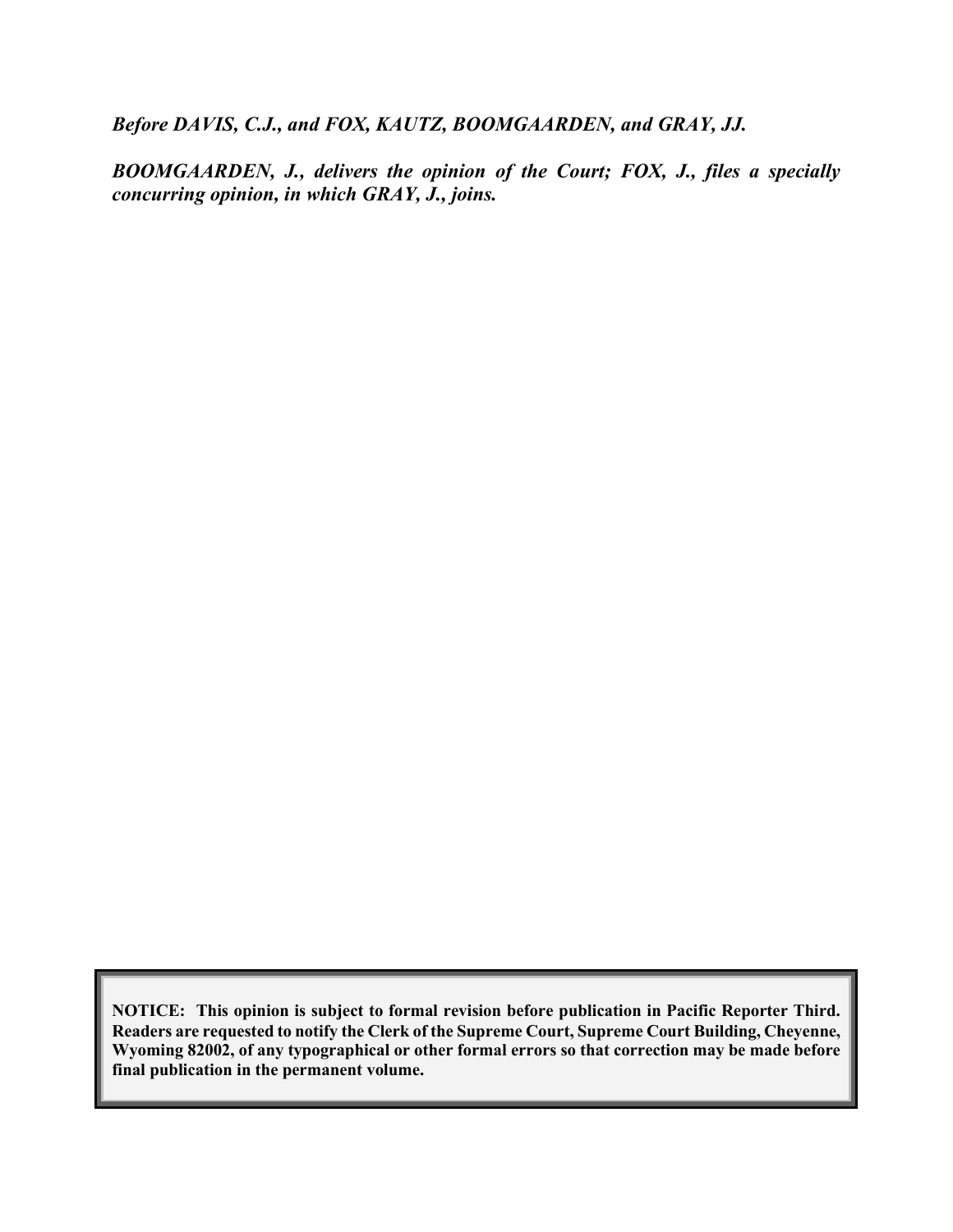### **BOOMGAARDEN, Justice.**

[¶1] Rachael Marie Harmon (Mother) appeals the district court's order following a jury verdict terminating her parental rights to two minor children under Wyo. Stat. Ann. § 14-  $2-309(a)(iii)$  and (v). She claims that the district court improperly permitted the Department of Family Services (Department) to amend its petition, that the district court erred in its allocation of peremptory challenges, and that the evidence was insufficient to support the jury's verdict. We affirm.

### *ISSUES*

[¶2] We restate and reorder Mother's issues on appeal as follows:

I. Whether the district court properly granted the Department's motion for leave to amend its petition.

II. Whether Mother preserved her right to challenge the district court's allocation of peremptory challenges.

III. Whether clear and convincing evidence supported termination of Mother's parental rights.

## *FACTS*

[¶3] Mother and her three children—BPG, DKS, and ACH—have a long history with the Department. The relevant portion of that history began in May 2016, when the Carbon County Attorney's Office filed a neglect petition against Mother. At an initial hearing the following month, the juvenile court ordered the three children into the Department's custody for placement in foster care. It also ordered Mother to abstain from using illegal controlled substances and to complete three consecutive, clean urinalysis tests before it would allow her visitation. The Department provided a urinalysis test to Mother "every couple of days in June 2016," but Mother tested positive for methamphetamine in all but one. The court held an adjudicatory hearing in July, where Mother pleaded no contest to neglect allegations. The Department continued providing urinalysis tests to Mother, but those tests continued to show the presence of methamphetamine. The Department consequently filed a motion for order to show cause against Mother for violations of the court's order requiring no use of illegal controlled substances.

[¶4] In September 2016, Mother signed a case plan which focused on six areas: 1) submitting to urinalysis testing, obtaining an Addiction Severity Index evaluation, and following the treatment recommendations; 2) assisting with her case plan by scheduling, attending, and following all recommendations of service providers; 3) obtaining and maintaining appropriate housing, and removing herself from individuals under the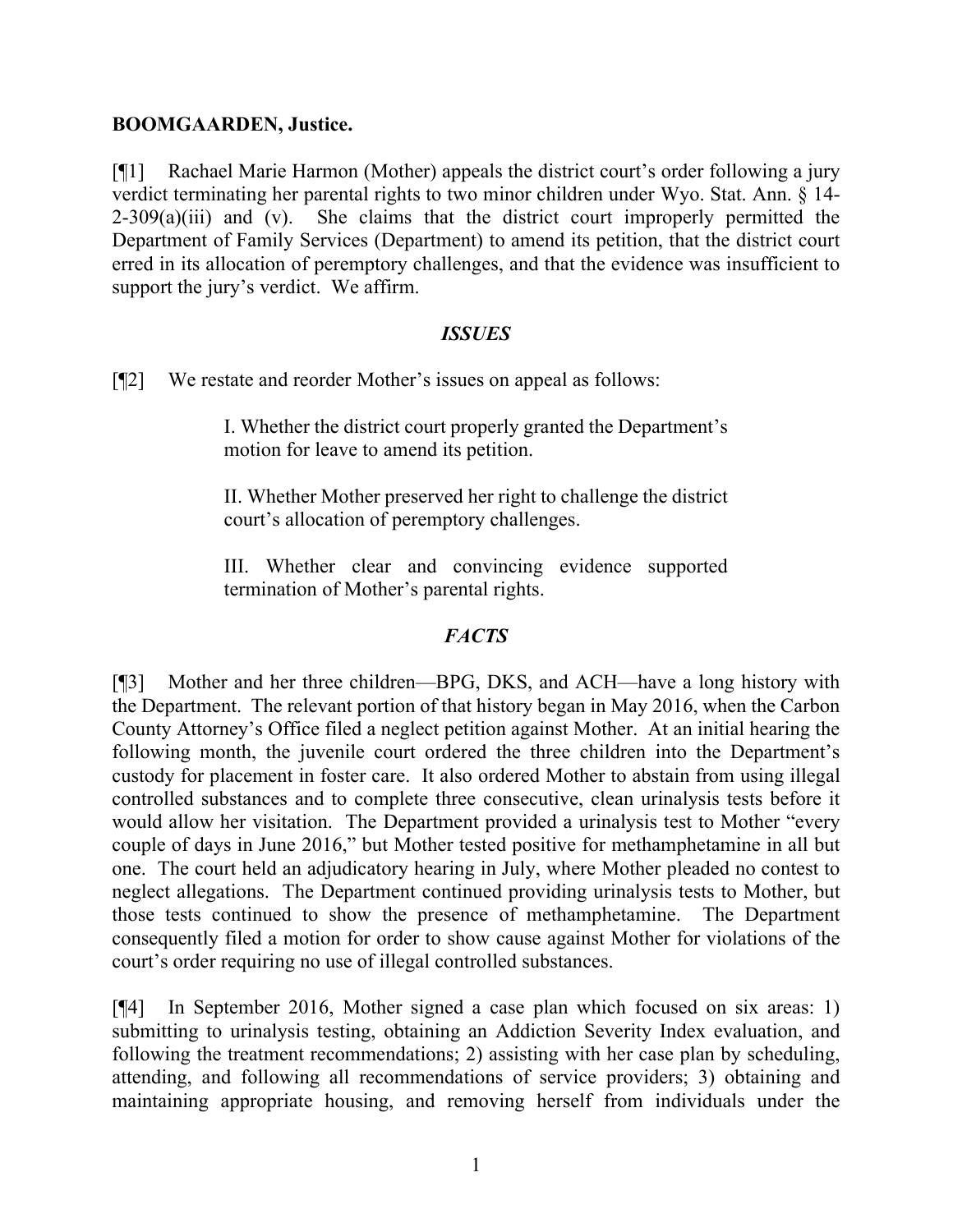influence of drugs and alcohol; 4) obtaining employment or other services, such as food stamps or Medicaid, to support her and her children; 5) learning appropriate parenting skills; and, 6) addressing psychiatric concerns. In October 2016, however, the juvenile court held a hearing on the Department's previous show cause motion. It found Mother in contempt of court for continued methamphetamine use and sentenced her to 90 days' incarceration.

[¶5] Mother's incarceration ended in January 2017. The Department advised her to check in with the Department upon her release, but she failed to do so, and continued using methamphetamine. She failed to attend a February 2017 multidisciplinary team meeting regarding the children. At that meeting, the team recommended proceeding with termination of Mother's parental rights. The court held a review hearing the next month, considered the multidisciplinary team's recommendation to terminate parental rights, and concluded the Department made reasonable efforts for reunification but that such efforts were no longer required. Mother made subsequent attempts to attend an in-patient treatment facility and comply with her case plan, but ultimately relapsed.

[¶6] The Department filed termination proceedings in September 2017, alleging § 14-2-  $309(a)(iii)$  as the sole ground for termination of Mother's parental rights.<sup>[1](#page-3-0)</sup> Approximately one year later, the Department sought leave to amend its petition to add  $\S$  14-2-309(a)(v) as another ground for termination, claiming the children were in the State's care for 15 of the last 22 months and Mother was unfit to have custody and control of her children. Mother's counsel responded to the Department's motion, but did not request a hearing. He noted that Mother did not consent to the amendment, but stated that he could not "claim undue surprise" and he had adequate time to prepare for trial. The court granted the Department's motion in November 2018.

[¶7] At the time of trial in January 2019, two of Mother's children were minors: DKS (age 14) and ACH (age 8). After voir dire, the court allocated four peremptory challenges each to the Department, the guardian *ad litem*, and Mother. The court took a brief recess for Mother to consult with her counsel, then reconvened in open court for the parties to select the jury. At no point did Mother's trial counsel object to the allocation of peremptory challenges. The parties exercised their peremptory challenges, with the Department and guardian *ad litem* each exercising three, and Mother exercising all four. After reading the

<span id="page-3-0"></span><sup>&</sup>lt;sup>1</sup> Wyo. Stat. Ann. § 14-2-309(a)(iii) (LexisNexis 2019) permits termination of parental rights when clear and convincing evidence establishes:

The child has been abused or neglected by the parent and reasonable efforts by an authorized agency or mental health professional have been unsuccessful in rehabilitating the family or the family has refused rehabilitative treatment, and it is shown that the child's health and safety would be seriously jeopardized by remaining with or returning to the parent[.]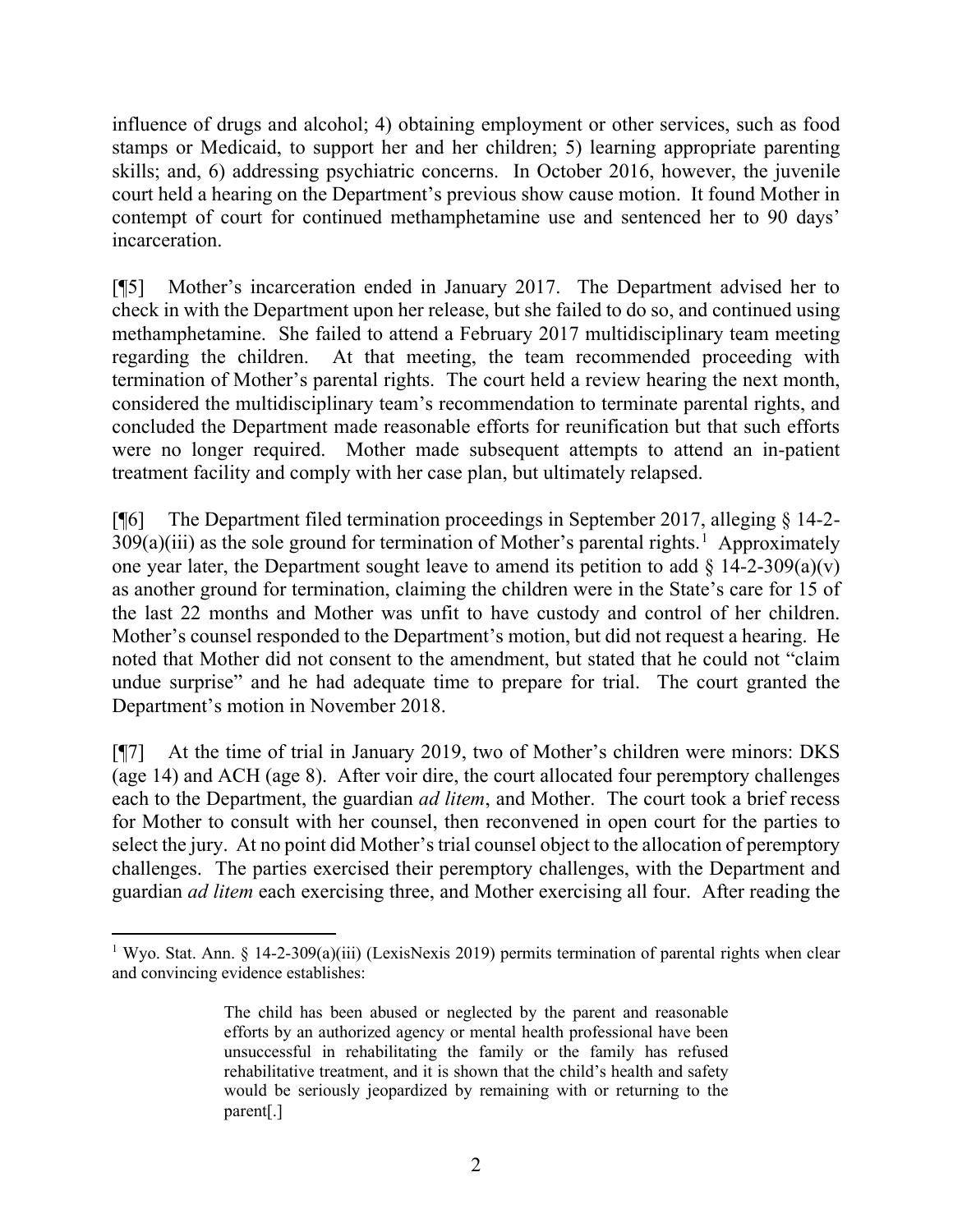names of remaining jurors, the court asked Mother's counsel whether he had "any objection to the individuals chosen or the method used for their selection?" Mother's counsel responded "No, Your Honor."

[¶8] The court then read opening instructions to the jury, the parties presented opening statements, and the Department presented its case. The Department argued that Mother "has consistently chosen methamphetamine over her children and has been unable to care for them due to those choices," and called 14 witnesses, including various school, inpatient facility, and Department counselors and officials. One group of witnesses discussed the Department's case plan for Mother, and their efforts to reunite Mother with her children. Another group discussed Mother's, DKS', and ACH's mental, physical, and educational issues. The final group discussed concerns and potential impacts on DKS and ACH if Mother regained custody.

[¶9] Mother's counsel did not move for judgment as a matter of law at the conclusion of the Department's case, conceding that any "motion would be unsuccessful." The guardian *ad litem* did not call any witnesses. Mother's counsel called Mother as their sole witness. She testified about her addiction and personal efforts—admittedly unsuccessful due to her addiction—to reunify with DKS and ACH.

[¶10] The jury found the Department proved by clear and convincing evidence the elements required to terminate Mother's parental rights to DKS and ACH under both § 14-  $2-309(a)(iii)$  and (v). The Department then moved the court to address the best interests of DKS and ACH. The court stated that "[t]his verdict of the jury terminating the parental rights of Rachael Harmon is clearly in the best interests of these children. Their current placement is in the best interests of these children." Approximately one month later, the court entered an order terminating Mother's parental rights to both children. Mother timely appealed.

# *DISCUSSION*

## *I. Motion to amend*

[¶11] Absent "any apparent or declared reason—such as undue delay, bad faith or dilatory motive on the part of the movant, repeated failure to cure deficiencies by amendments previously allowed, undue prejudice to the opposing party by virtue of allowance of the amendment, futility of amendment, etc."—leave to amend should be "freely given." *Halling v. Yovanovich*, 2017 WY 28, ¶ 22, 391 P.3d 611, 619 (Wyo. 2017) (quoting *Voss v. Goodman*, 2009 WY 40, ¶ 14, 203 P.3d 415, 420–21 (Wyo. 2009)). The district court has "broad discretion" to make this determination. *Id.* (citation omitted). "Our touchstone inquiry" when considering whether that discretion was abused "is whether the trial court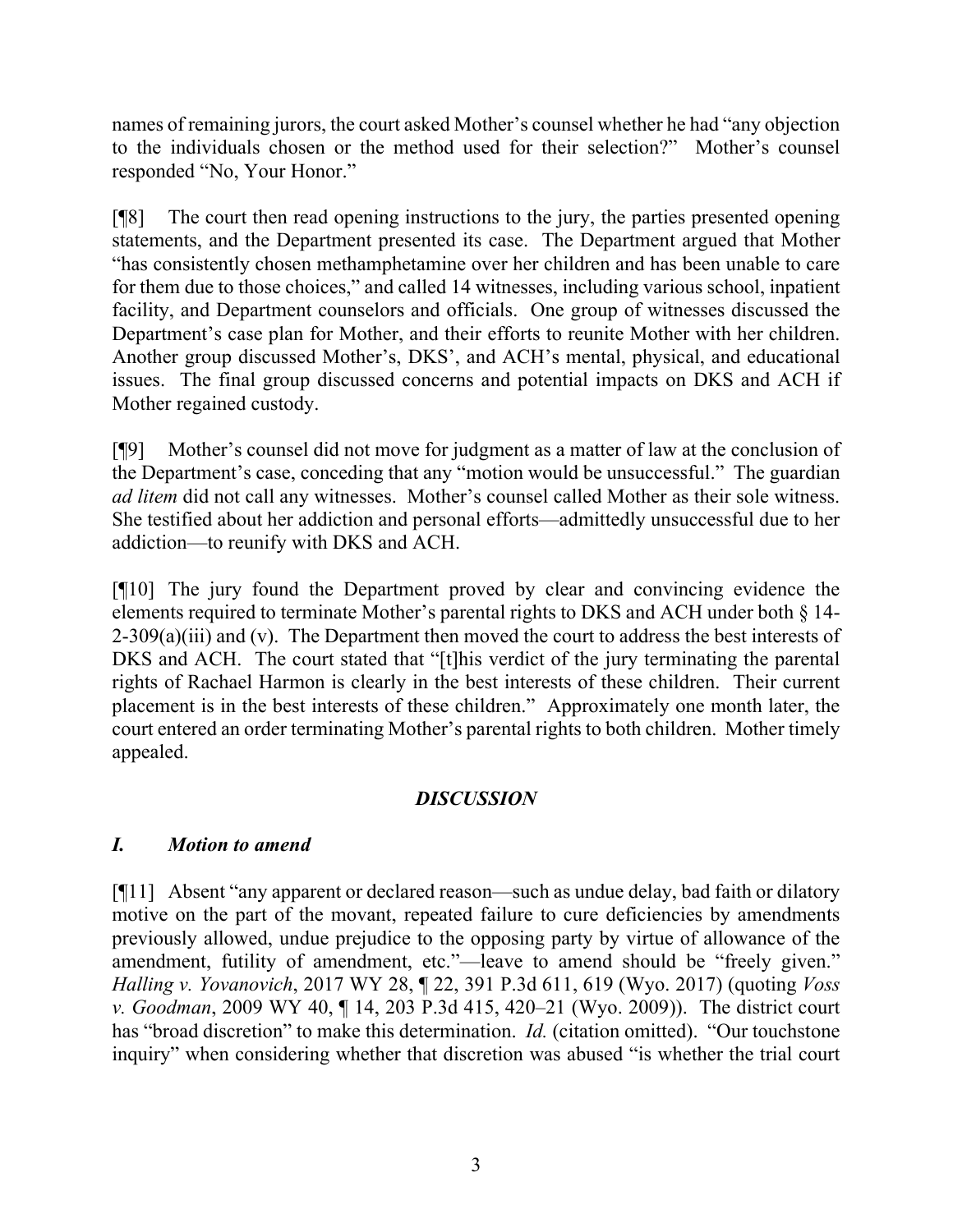could have reasonably concluded as it did."[2](#page-5-0) *Id.* (quoting *Gould v. Ochsner*, 2015 WY 101, ¶ 39, 354 P.3d 965, 977 (Wyo. 2015)).

[¶12] Mother's trial counsel could not give the district court a conclusive reason why it should deny the Department's motion. *See id.* He noted that although Mother would not let him consent to the motion, it neither surprised him nor left him with inadequate time to prepare a defense against the additional ground. He further said, "[a]ny objection I would be able to articulate to the [c]ourt would simply be that by allowing [the Department] to amend the Petition, it will give [the Department] a greater chance at success by providing them more grounds to terminate."

[¶13] On appeal, Mother challenges both the timing and the content of the Department's motion. She argues that the Department filed its motion too late, and that by granting the motion so close to trial the district court left her insufficient time to prepare a defense. She also argues that the Department's motion included a "blatantly false" statement which prejudiced her. Neither challenge establishes an abuse of discretion on this record.

[¶14] While the motion to amend came late in the proceedings, the timing alone did not mandate denial, as we have never articulated a specific time—too far removed from the original filing, or too close to trial—where leave to amend should no longer be "freely given." Considering the Department's motion in the broader context of these proceedings, it is evident that although the Department filed its motion to amend approximately one year after filing its petition, the court granted the motion before the discovery cut-off date and nearly 12 weeks before trial—an amount of time Mother's trial counsel acknowledged left him "enough . . . time to prepare." Moreover, the new ground alleged in the Department's motion concerned facts already at issue, thus mitigating the need for extensive additional preparation. These circumstances are materially different from those under which we have upheld denial of a motion to amend before trial. *See, e.g.*, *Foxley & Co. v. Ellis*, 2009 WY 16, ¶ 33, 201 P.3d 425, 433 (Wyo. 2009) (upholding denial of a motion that sought to add two new causes of action after the parties had completed discovery); *W.N. McMurry Constr. Co. v. Cmty. First Ins., Inc.*, 2007 WY 96, ¶ 36, 160 P.3d 71, 82 (Wyo. 2007) (upholding denial of a motion that sought to add several "totally unrelated" causes of action, nearly ten months after filing, and a related claim which would have required additional discovery); *Ekberg v. Sharpe*, 2003 WY 123, ¶¶ 13–15, 76 P.3d 1250, 1254–55 (Wyo. 2003) (upholding denial of a motion made one month before trial and after the "discovery cut-off deadline").

<span id="page-5-0"></span><sup>&</sup>lt;sup>2</sup> Mother asserts that we cannot know whether the court exercised sound judgment because it did not articulate its reasons for granting the Department's motion. The absence of articulated reasons merely complicates our review. *Halling*, ¶ 23, 391 P.3d at 619–20. We may affirm on "any legally valid ground which appears in the record supporting the judgment." *Id.* ¶ 23, 391 P.3d at 620.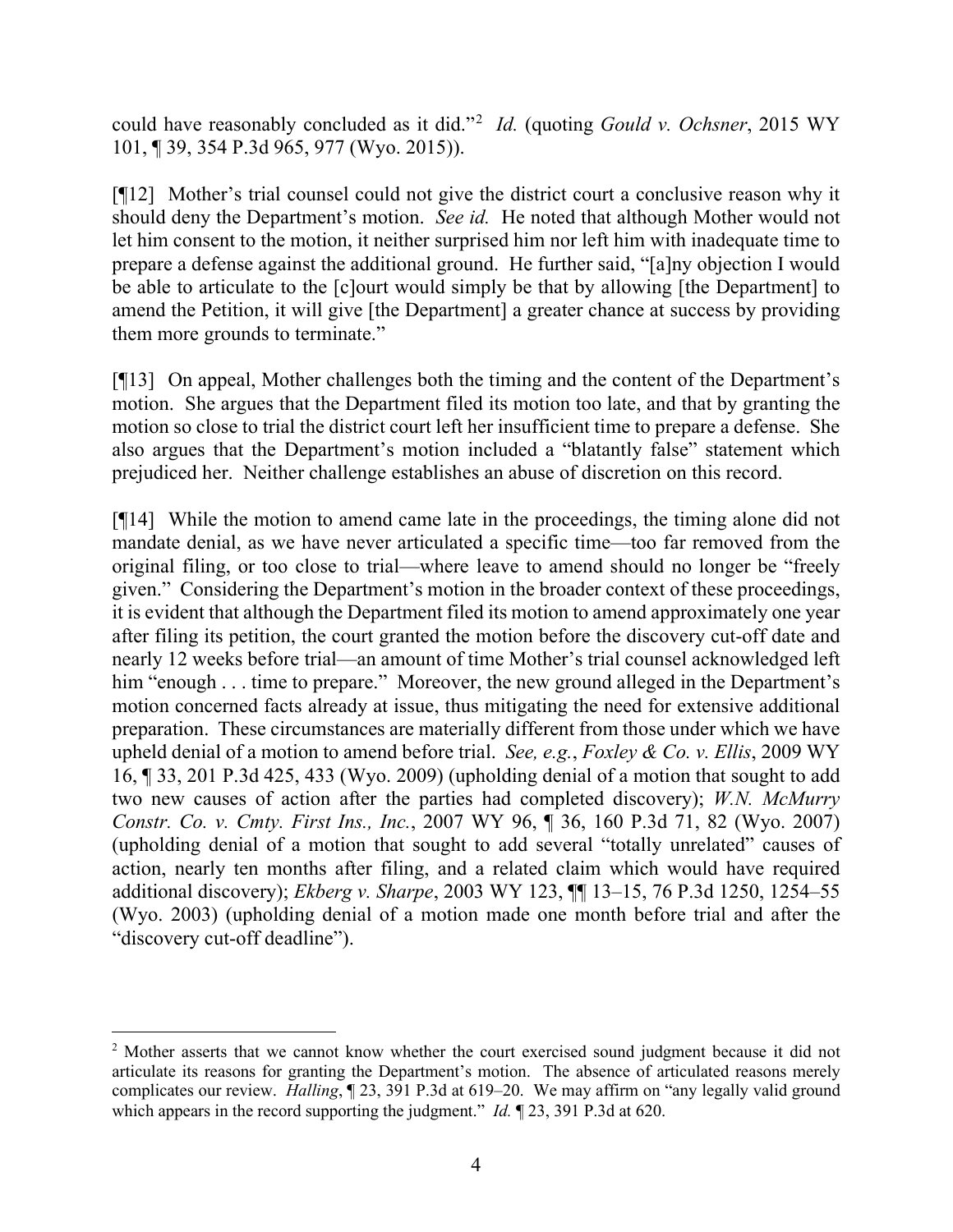[¶15] Nor did the Department's misstatement require the court to deny the motion. The Department admits it erroneously stated that subsection  $-309(a)(v)$  was not available as a ground supporting termination when it filed the original petition. However, the Department insists that it never intended to "mislead the district court or the parties." We found no evidence in the record to the contrary. Mother does not assert that the Department had an ulterior motive, nor does she explain how the misstatement prejudiced her. The district court acted reasonably in granting the Department's motion under these circumstances.

## *II. Allocation of peremptory challenges*

[¶16] Mother argues on appeal that the Department and guardian *ad litem* were on the same "side"<sup>[3](#page-6-0)</sup> under Wyo. Stat. Ann. § 1-11-202 and, therefore, should have shared four peremptory challenges instead of each party receiving four.<sup>[4](#page-6-1)</sup> Mother did not object at trial to the allocation of peremptory challenges, nor did she object to the final jury composition. Accordingly, she argues that plain error should guide our review. Our decision in *Cargill, Inc. v. Mountain Cement Co.*, 891 P.2d 57, 65 (Wyo. 1995), instructs that Mother failed to preserve her argument for appeal.

[¶17] In *Cargill*, we declined to address whether the court appropriately allocated peremptory challenges because Cargill failed to preserve the issue by objecting or otherwise indicating which jurors it would have opposed had it received more peremptory challenges:

> Cargill failed to indicate which jurors, if any, it would have opposed had the peremptory challenges been allocated differently, and thereby, failed to properly preserve the issue for appeal. *Wardell [v. McMillan]*, 844 P.2d [1052, 1059 (Wyo. 1992)]; *Goldstein v. Kelleher*, 728 F.2d 32, 38 (1st Cir.), *cert. denied*, 469 U.S. 852, 105 S.Ct. 172, 83 L.Ed.2d 107 (1984). In *Goldstein*, the First Circuit Court of Appeals held that a jury verdict will not be reversed, due to improper allocation of peremptory challenges, unless the challenging party can "point to some convincing indication in the record that if a further peremptory challenge had been allowed, [the party] meant to challenge one or more jurors." *Id.* at 38.

<span id="page-6-0"></span><sup>&</sup>lt;sup>3</sup> The guardian *ad litem* informed the jury during opening statements that it was aligned with the Department.

<span id="page-6-1"></span><sup>4</sup> Wyo. Stat. Ann. § 1-11-202 (LexisNexis 2019) provides that "[i]n the trial of civil cases in the district courts of this state, each side is allowed three (3) peremptory challenges." Because the court empaneled an alternate juror, it granted each party a fourth peremptory challenge pursuant to Rule 47 of the Wyoming Rules of Civil Procedure. *See* W.R.C.P. 47(d) ("Each side is entitled to one peremptory challenge in addition to those otherwise allowed by law if one or two alternate jurors are to be empanelled[.]").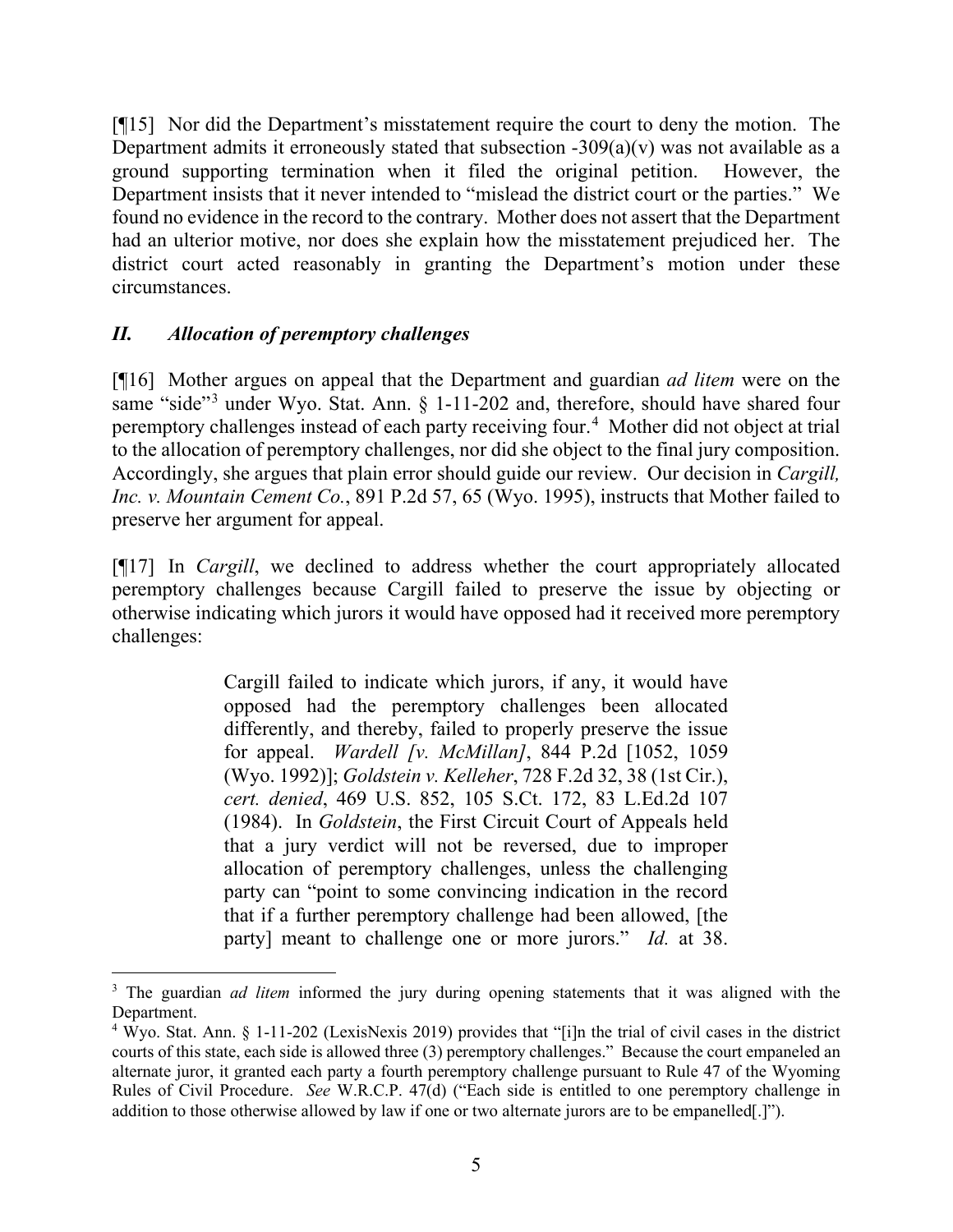*Goldstein*, like *Fedorchick*, is persuasive authority. *Mehring [v. State]*, 860 P.2d [1101, 1107(Wyo. 1993)].

The record in this case fails to reveal which jurors were excluded by Salt Creek or Mountain Cement but desired by Cargill. The record also fails to disclose which jurors, if any, Cargill would have challenged had it been allotted additional peremptory challenges.

*Id. Cargill* makes clear that "a jury verdict cannot be attacked on the basis of improper allocation of peremptory challenges absent some indication, on the record, of which jurors the challenging party opposed." *Id.*

[¶18] The record here is similarly deficient. It fails to reveal which jurors Mother desired to empanel, but that the Department or guardian *ad litem* excluded. The record also fails to disclose which jurors, if any, Mother would have challenged had she been allotted additional peremptory challenges. At no point did Mother's counsel object to the court's allocation of peremptory challenges. Mother's trial counsel instead stated he had no such objections. Mother therefore cannot attack the jury verdict on the basis of an improper allocation of peremptory challenges. [5](#page-7-0) *Id.*

# *III. Sufficiency of evidence*

[¶19] The jury found that the Department proved by clear and convincing evidence the elements required to terminate Mother's parental rights under both § 14-2-309(a)(iii) and (v). Mother claims that the Department presented insufficient evidence to support termination of her parental rights on either basis. So long as clear and convincing evidence supported one basis for termination, we will affirm. *Dunlap v. State of Wyo., Dep't of Family Servs.* (*In re BAD*), 2019 WY 83, ¶ 15, 446 P.3d 222, 225–26 (Wyo. 2019). Applying the following standard, we conclude clear and convincing evidence supported the jury's verdict under  $\S$  14-2-309(a)(v):

> Due to the tension between the fundamental liberty of familial association and the compelling state interest in protecting the welfare of children, application of statutes for termination of parental rights is a matter for strict scrutiny. As part of this

<span id="page-7-0"></span><sup>5</sup> This conclusion does not disregard our recent holding in *Ellis v. State of Wyo., Dep't of Family Servs.*, 2019 WY 127, ¶ 32, 454 P.3d 908 (Wyo. 2019). There, unlike here, the Appellant preserved the issue for appellate review because she objected to the court's allocation of peremptory challenges and identified on the record which jurors she would have struck had she received additional peremptory challenges. *Id.* ¶ 26. We therefore considered the Appellant's argument on the merits and concluded that the district court erred in awarding equal peremptory challenges to the Department, the guardian *ad litem*, and Mother without determining the alignment of the parties under Wyo. Stat. Ann. § 1-11-202. *Id.* ¶¶ 27–32.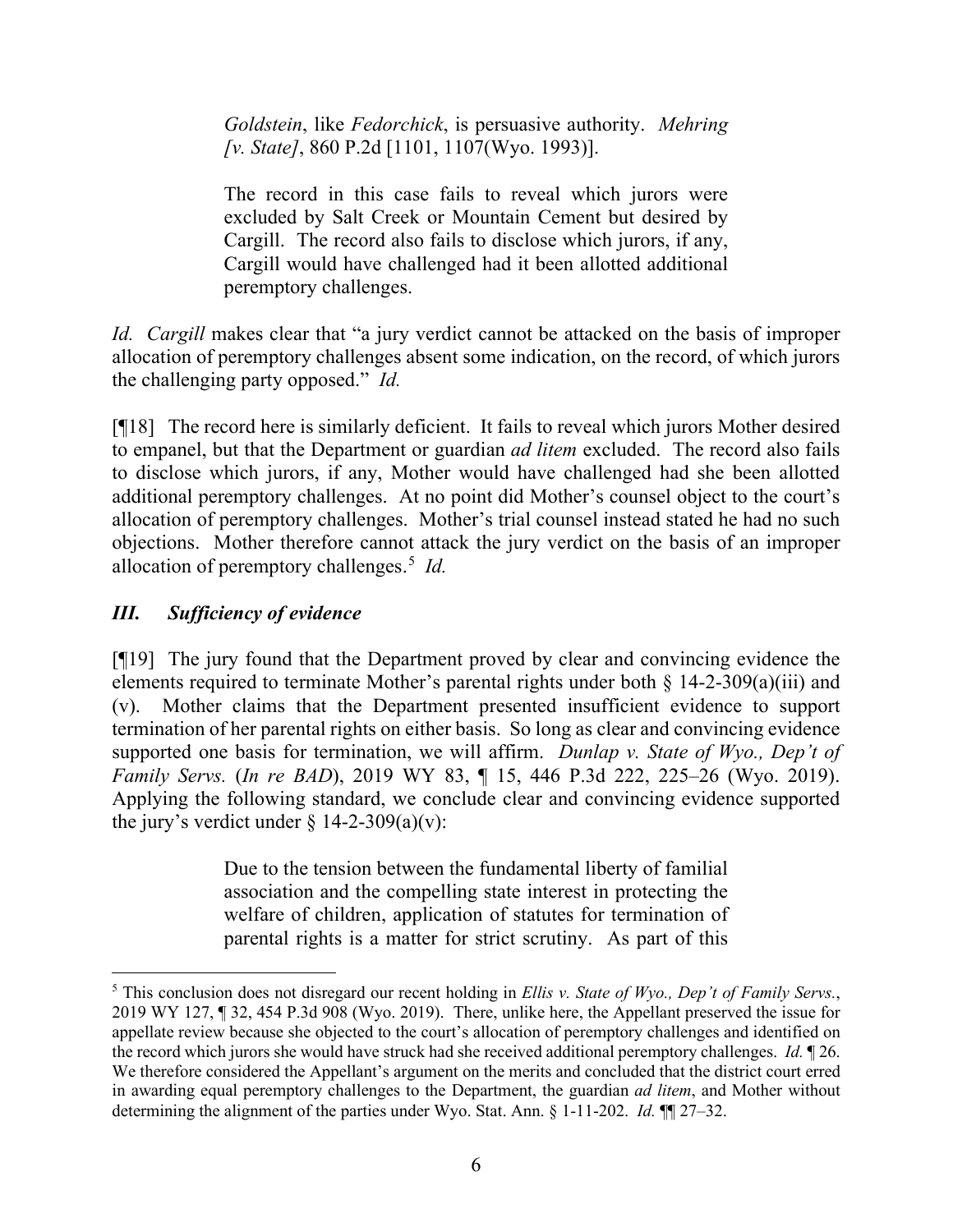strict scrutiny standard, a case for termination of parental rights must be established by clear and convincing evidence. Clear and convincing evidence is that kind of proof that would persuade a trier of fact that the truth of a contention is highly probable. Rigorous though this standard may be, we apply our traditional principles of evidentiary review when a party challenges the sufficiency of the evidence supporting termination. Thus, we examine the evidence in the light most favorable to the party prevailing below, assuming all favorable evidence to be true while discounting conflicting evidence presented by the unsuccessful party.

*Id.* ¶ 14, 466 P.3d at 225 (quoting *SAS v. State of Wyo., Dep't of Family Servs.* (*In re AGS*), 2014 WY 143, ¶ 19, 337 P.3d 470, 477 (Wyo. 2014)).

[ $[$ [20] Parental rights may be terminated under § 14-2-309(a)(v) if the Department establishes by clear and convincing evidence that "[t]he child has been in foster care under the responsibility of the state of Wyoming for fifteen (15) of the most recent twenty-two (22) months" and "the parent is unfit to have custody and control of the child[.]" Mother does not dispute on appeal that the children had been in foster care with the Department for more than 15 of the last 22 months when the termination petition was filed. She argues, however, that the Department failed to establish that she was unfit to parent at the time of trial, specifically asserting that too much weight was placed on her past fitness as a parent.

[¶21] Mother is correct that clear and convincing evidence must establish that a parent is unfit at the time of the termination proceedings. *See AJJ v. State of Wyo., Dep't of Family Servs.* (*In re KMJ*), 2010 WY 142, ¶ 17, 242 P.3d 968, 971 (Wyo. 2010). However, the jury need not ignore evidence of the parent's previous unfitness. *Id.* "Evidence of a parent's past behavior is 'plainly relevant in determining current parental fitness.'" *In re AGS*, ¶ 24, 337 P.3d at 478 (quoting *HJO v. State of Wyo., Dep't of Family Servs.* (*In re KMO*), 2012 WY 99, 19, 280 P.3d 1203, 1211 (Wyo. 2012)). To determine whether a parent is unfit, it is therefore appropriate for a jury "to consider a parent's history and pattern of behavior over time." *In re KMJ*, ¶ 17, 242 P.3d at 971 (citation omitted).

[¶22] In addition, the decision whether a parent is fit to have custody and control of a child must be made within the context of the particular case—the decision "depends upon the situation and attributes of the specific parent and child." *Id.* ¶ 15, 242 P.3d at 971 (quoting *JLW v. CAB*, 2010 WY 9, 19, 224 P.3d 14, 19 (Wyo. 2010)). In each case, however, "fitness includes the ability to meet the ongoing physical, mental and emotional needs of the child." *Id.* A parent's unfitness is generally demonstrated by a variety of factors, "manifested by numerous incidents and conditions extending over a considerable length of time." *CL v. Wyo. Dep't of Family Servs.* (*In re AD*), 2007 WY 23, ¶ 26, 151 P.3d 1102, 1108–09 (Wyo. 2007) (citations omitted). Factors we have considered when evaluating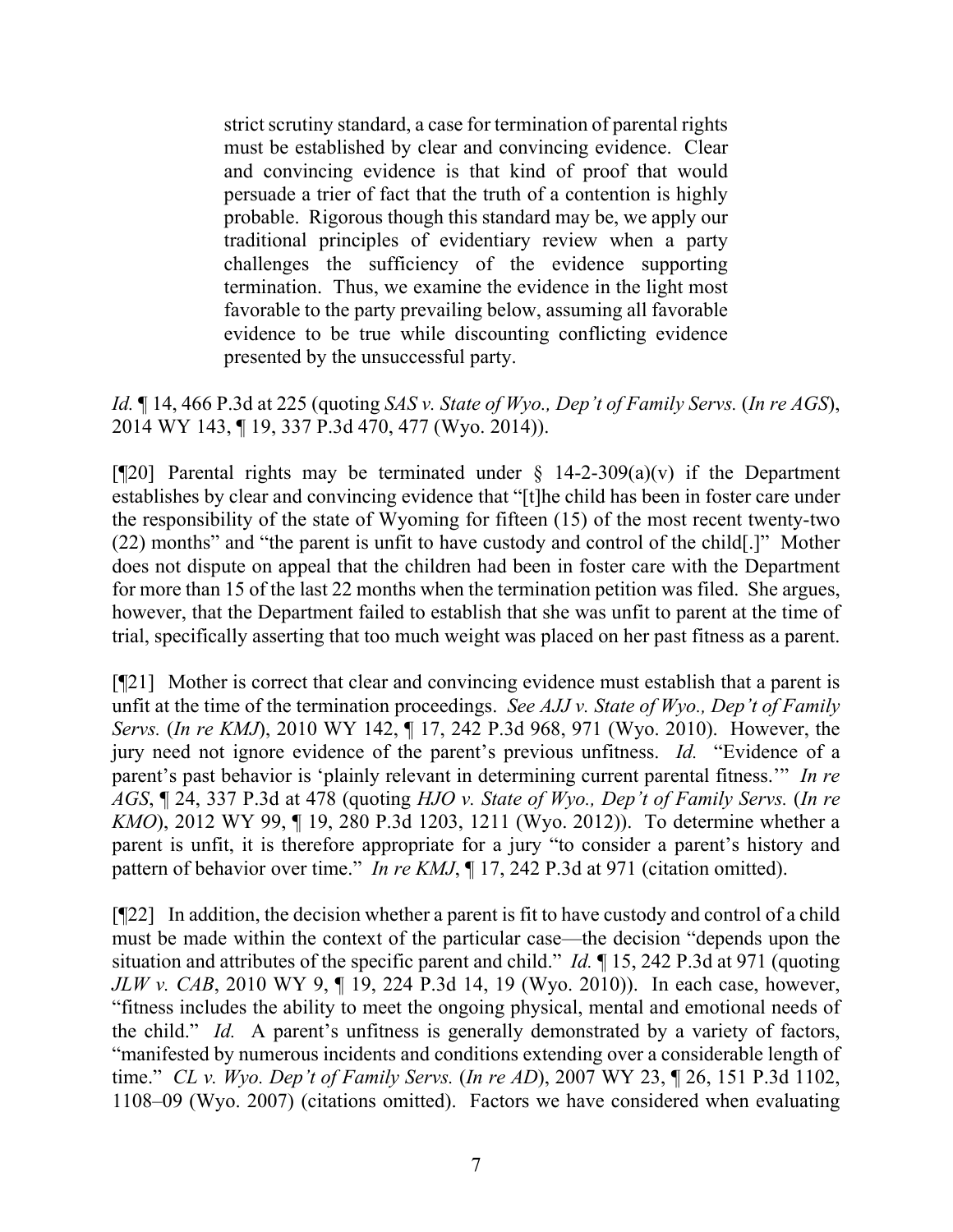whether the Department established by clear and convincing evidence that a parent is unfit include:

> 1) inability to assist with therapy and recovery of a child with significant mental health needs; 2) lack of contact with and expressed lack of desire to take custody of the child; 3) contribution to the child's mental health or behavioral problems; 4) unstable living situation relating to employment or maintenance of a suitable home; 5) criminal record, particularly one primarily related to drug use, or a pattern of ongoing drug use; 6) failure to take responsibility for past conduct; 7) lack of emotional bond with the child; 8) failure to develop child-rearing skills; 9) convictions for crimes involving a potential for harming the child; 10) inability to monitor or make healthy nutritional choices or to provide a safe environment; 11) a history of surrounding herself and the children with unsafe individuals; and 12) the child has become upset by or resistant to visitation with the parent.

*Gillen v. State of Wyo., Dep't of Family Servs.* (*In re KCS*), 2019 WY 15, ¶ 13, 433 P.3d 892, 896 (Wyo. 2019) (quoting *LeBlanc v. State Dep't of Family Servs.*, 2017 WY 107, ¶ 23, 401 P.3d 932, 936 (Wyo. 2017) (citations omitted)).

[¶23] Mother claims that although she struggled with methamphetamine addiction in the past, she was fit to have custody at the time of trial because she "had completed inpatient treatment and was successfully battling her addiction, providing [the Department] with one of her first clean UAs." We must discount this evidence, however, to the extent that it conflicts with clear and convincing evidence that supported termination.[6](#page-9-0) *In re BAD*, ¶ 18, 446 P.3d at 226.

[¶24] The evidence clearly showed that both children exhibit significant mental health problems and educational issues because of Mother's neglect and abuse. Both children suffer from reactive attachment disorder—a condition caused by "a constant state of distress," resulting in atypical cortisol levels which inhibit an individual's problem solving and decision making—and posttraumatic stress disorder, among other mental health conditions. One of DKS' counselors testified that he is an "extreme" case with respect to his diagnoses and age—he needed "consistency from [his] furniture to [his] daily schedule to [his] meal plan." ACH needed an abuse free environment, consistency, permanency, and parents who are present, sober, and "emotionally stable[.]" One of his counselors

<span id="page-9-0"></span><sup>6</sup> Though we hope Mother maintains her sobriety, the evidence viewed in the light most favorable to the Department showed that Mother failed to evidence a pattern of sustained sobriety during the time period in which she claimed to have been sober.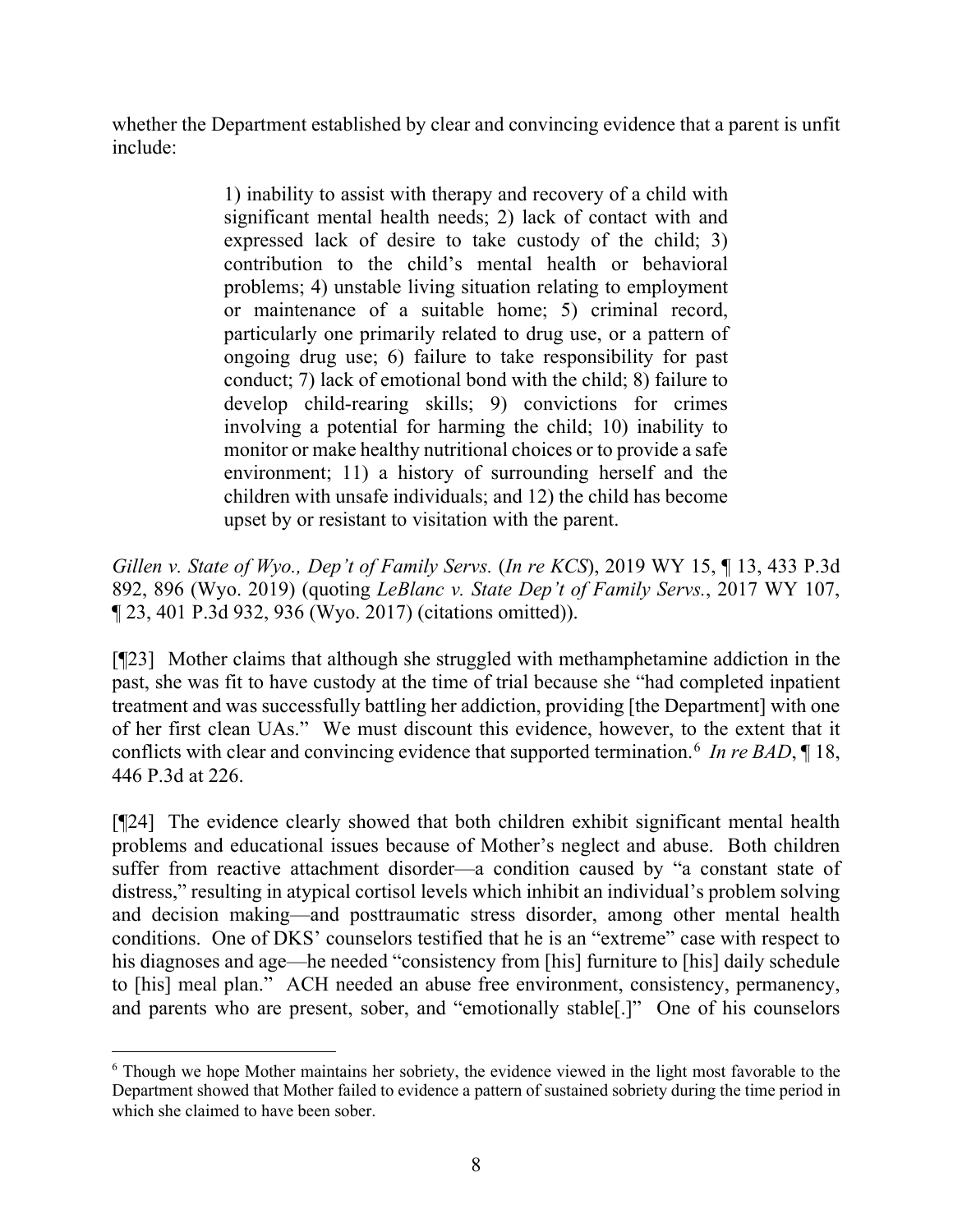opined that if ACH did not have the consistency and stability he needed, "his behavior would be out of control," "he could become very  $\lceil \rceil$  violent," and he could "go to jail for hurting somebody." Because of their conditions, both children exhibit violent outbursts and may never be able to live on their own.

[¶25] The evidence was also unequivocal that Mother lacked contact with the children while they were in the Department's custody. Although Mother could have interacted with her children by complying with the court's order to abstain from using illegal controlled substances, there was only one period through that time—during Mother's incarceration when the Department could "establish that she was free from substances" and allow visitation. That lack of contact "severely" affected the children's reactive attachment disorder. DKS relayed to his counselor an event when he experienced fear and panic after he mistakenly thought he saw Mother in a grocery store. ACH's counselor testified that after ACH confronted Mother at a multidisciplinary team meeting, he felt more neglect and began exhibiting violence towards others.

[¶26] The Department's evidence further demonstrated that Mother could not meet the children's needs due, in part, to her employment and living situation. Mother continued to struggle to maintain stable employment and, at the time of trial, food stamps comprised her sole source of income. She did not have consistent housing: she and her fiancé lived rent free with a fellow church member in that member's one-bedroom apartment. Mother testified that she and her fiancé would soon move into a two-bedroom apartment that her church was going to help her pay for until she found a job. Mother testified that her fiancé was a recovering methamphetamine addict with whom she previously had a tumultuous relationship, and one witness expressed concern that the relationship could negatively impact the children.

[¶27] Moreover, the jury heard evidence that Mother never completed the Department's parenting and diagnosis-specific trainings, nor had she addressed her own mental and physical health concerns. Both children needed a caregiver with very specific training to progress in their treatment. DKS needed a caregiver who constantly receives "extreme training." ACH needed a caregiver who, through "training and . . . a support system . . . [and] some sort of respite care," can identify and appropriately react to his emotions. Training could have allowed Mother to assist in the children's treatment, but she neither completed nor—according to a witness who participated in one multidisciplinary team meeting—appeared receptive to that training.<sup>[7](#page-10-0)</sup>

[¶28] This evidence conflicts with Mother's claimed sobriety and fitness at the time of trial. It is the kind of proof that would persuade the jury that the truth of the Department's

<span id="page-10-0"></span><sup>7</sup> Mother testified that she sought and received counseling from her bishop at her church; however, nothing in the record showed that the bishop had the professional qualifications or training necessary to adequately address Mother's needs.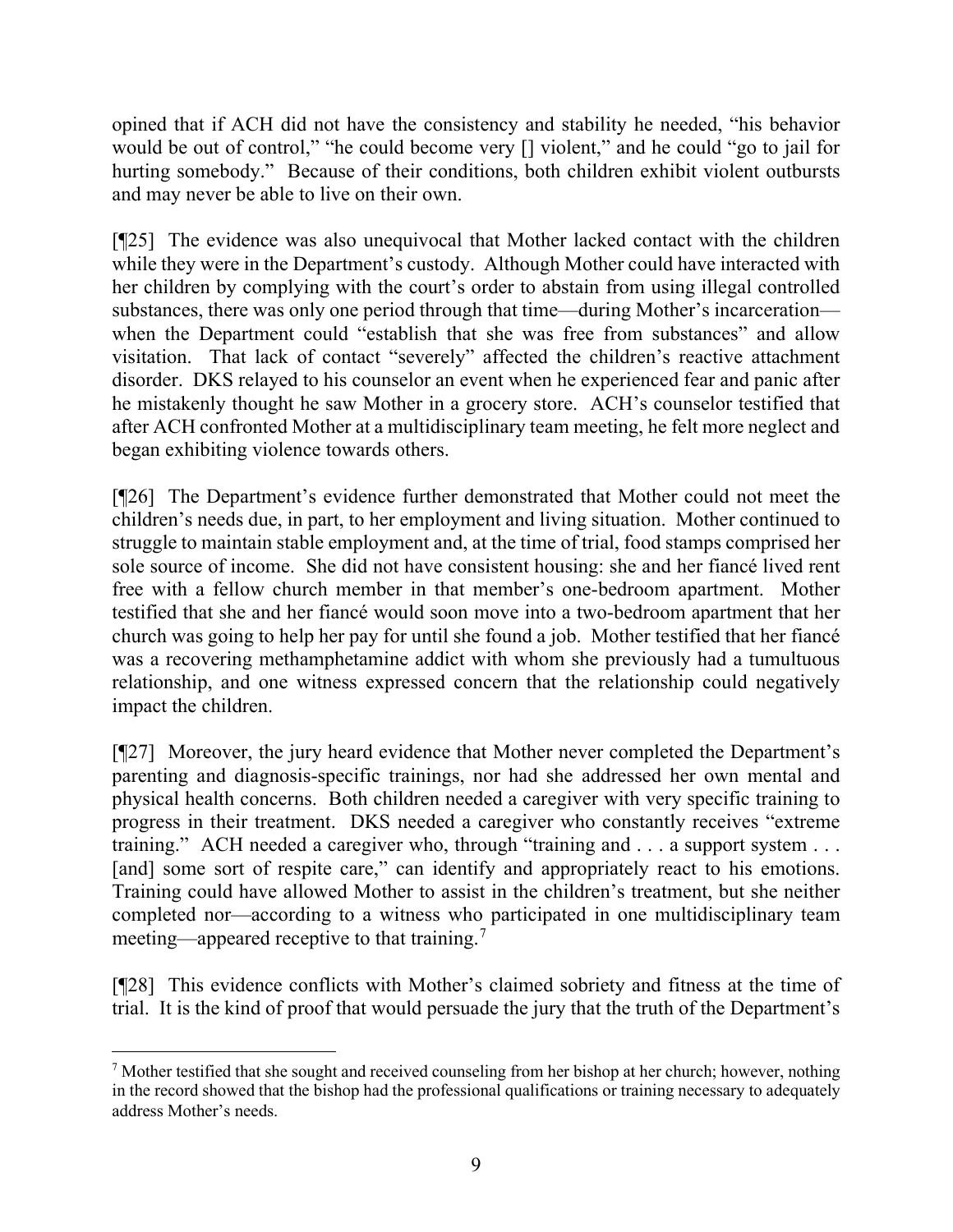contention that Mother was unfit to have custody and control of DKS and ACH is highly probable. *In re BAD*, ¶ 14, 466 P.3d at 225. We therefore conclude the Department met its statutory burden, and affirm the district court's order terminating Mother's parental rights.

[¶29] Affirmed.